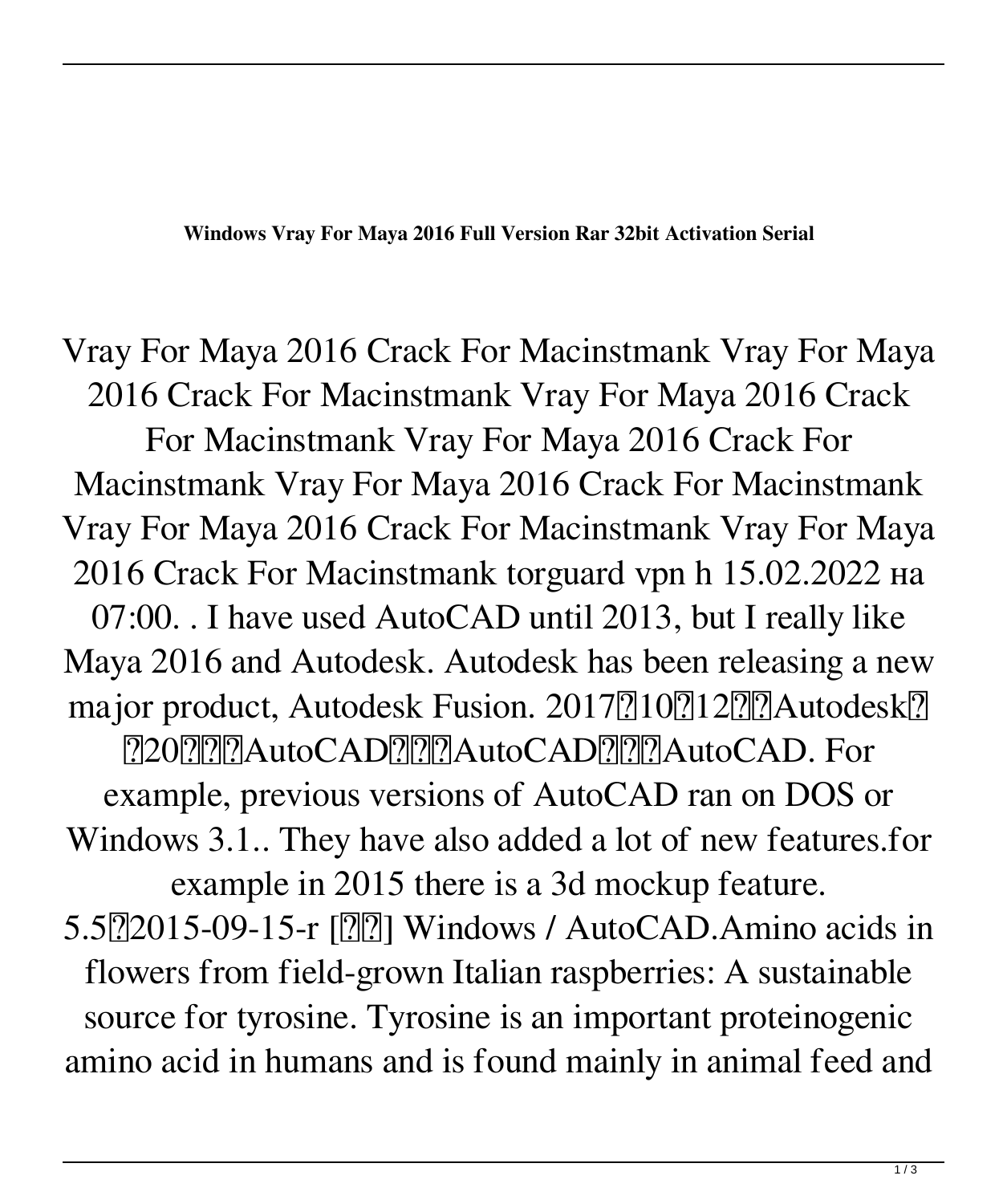plant-based foods. It is a precursor for other amino acids and plant-based materials like agar-agar, gelatin and pectins. To provide a sustainable resource for tyrosine, we investigated the amino acid composition of Italian raspberries and compared them to those of other common berries. We also calculated the tyrosine content of a variety of berry products. The results indicate that Italian raspberries are a source of tyrosine, with content ranging from 5.1 to 8.1 mg/g of dried weight depending on the cultivar. As for other berries, phenylalanine was the predominant amino acid, contributing 50 to 74% of the total amino acids. Italian raspberries also had high levels of isoleucine (17-19% of total amino acids), threonine (12-16%) and valine  $(9-12\%)$ . Italian raspberries also contained high levels of citric, malic and tartaric

[Download](http://evacdir.com/airliners/VnJheSBGb3IgTWF5YSAyMDE2IENyYWNrIEZvciBNYWNpbnN0bWFuawVnJ.collisions.handout.regionals/snappy/ZG93bmxvYWR8Qk8xY3pscGZId3hOalV5TnpRd09EWTJmSHd5TlRjMGZId29UU2tnY21WaFpDMWliRzluSUZ0R1lYTjBJRWRGVGww.davie.surveymonkey)